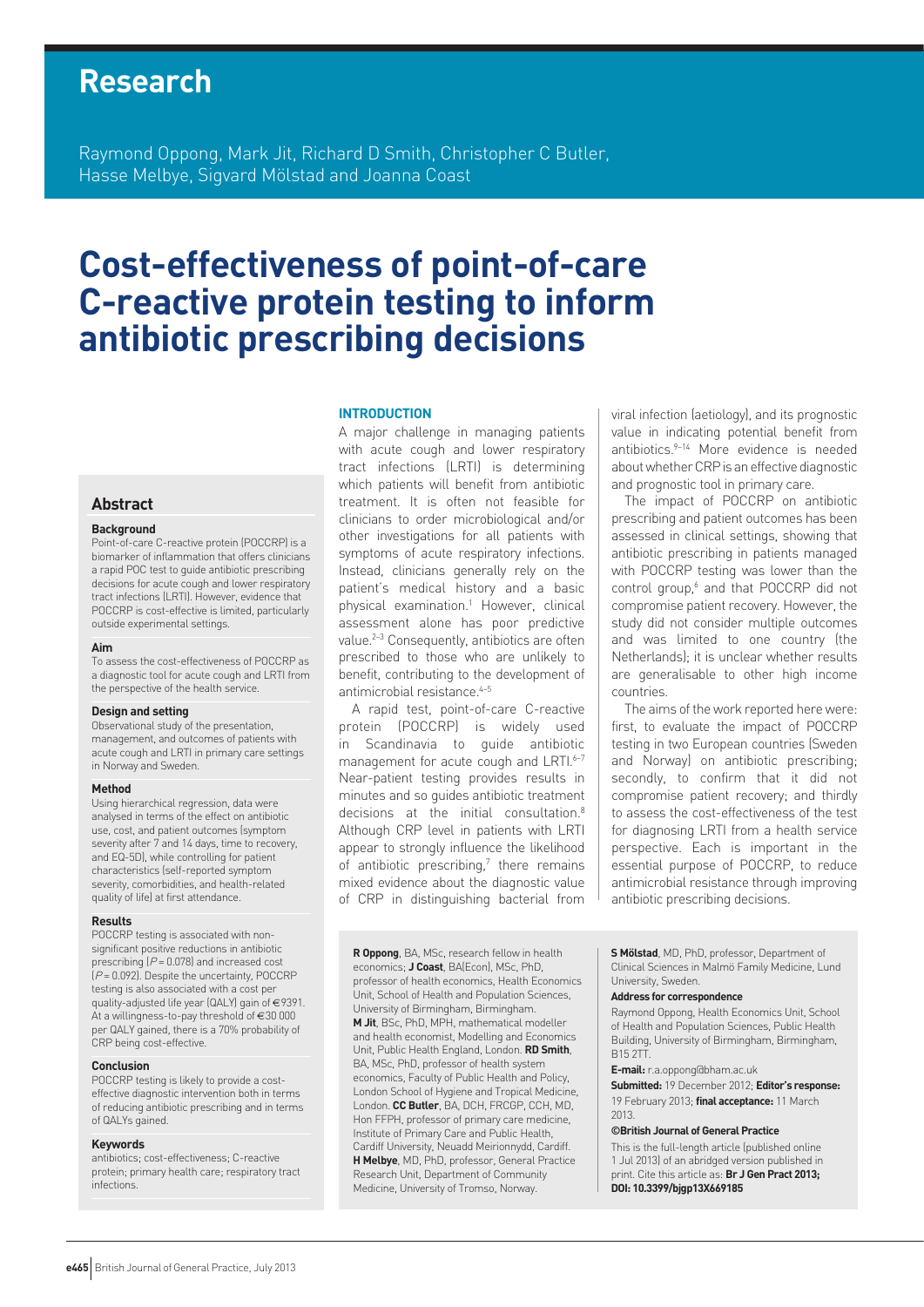## **How this fits in**

This study is the first to assess the costeffectiveness of point of care C-reactive protein (POCCRP) in a pragmatic clinical setting using an observational design. The results of this study indicate that POCCRP is a cost-effective tool to aid antibiotic prescribing decisions for acute cough and lower respiratory tract infections.

## **METHOD**

# **Patients and settings**

This analysis was conducted as part of the Genomics to combat Resistance against Antibiotics in Community-acquired LRTI in Europe (GRACE) observational study, conducted in 14 primary care networks in 13 countries. This study recruited consenting patients aged ≥18 years presenting to their GP for the first time with an acute or worsened cough as the main or dominant symptom for up to 28 days, or who had a clinical presentation suggesting LRTI. Consecutive eligible patients were recruited, and followed-up for 28 days. Full details of study design and clinical outcomes are reported elsewhere.15 For this analysis, data were included from two countries (Sweden and Norway) where primary care clinicians use POCCRP testing routinely in treating LRTI.

### **Data collection**

Resource use. Healthcare resource use by patients was recorded from two sources. First, patients provided resourceuse information on a weekly basis in diary format, for each week over a 4-week period, including information about primary care clinic visits, nurse visits, and hospital admissions. Secondly, after the initial clinic visit, clinicians completed a case report form containing information about medical investigations, referrals, antibiotics, and other drug prescriptions.

Healthcare unit cost. Country-specific unit cost data were obtained from four sources: (i) national and international publications on costs; (ii) collaborators from the GRACE network; (iii) British health economists who had participated in studies in the countries; and (iv) health economists in the countries. Over-the-counter medication was classified into eight groups and costs generated for each group by estimating an average price from a list of drugs in that group. Costs in all countries were converted to Euros  $(\epsilon)$ using purchasing power parities (PPPs) and 2007 prices. Full details are presented elsewhere.16 The cost of a POCCRP test was estimated to be €6.20 in Sweden and €4.10 in Norway.

Health outcomes. Health outcome data were collected from the following:

- 1. EQ-5D questionnaires: patients completed the EQ-5D questionnaire on the day of their initial primary care attendance, and then weekly until the end of the 4 weeks. EQ-5D comprises five dimensions (mobility, self-care, usual activities, pain/discomfort, and anxiety/ depression), each with three levels (no problems, some problems, and severe problems).17 The European harmonised value set<sup>18</sup> was used to value the EQ-5D data.
- 2. Symptom diaries: Patients provided information about symptoms on a daily basis over a 4-week period using a validated measure presented in a diary.19 Symptoms included were cough, phlegm production, shortness of breath, wheezing, blocked nose, chest pain, fever, muscle ache, headache, disturbed sleep, feeling unwell, interference with normal activities, and interference with social activities. Each symptom was scored on a scale of 0–6, where 0 indicated the symptom was absent and 6 indicated the highest level of severity. A composite score ranging between 0 and 100 was generated.15 Patients were deemed to have recovered when their composite score fell to 0. Patients were also asked to indicate the day on which they felt well.
- 3. Case report forms. Clinicians completed case report forms at the initial clinic visit. Symptom information, comorbidities, and findings from chest auscultations were collected.

#### **Data analysis**

The effect of POCCRP testing on patient outcomes and antibiotic prescribing was investigated. First, patient characteristics at first clinic visit (age, length of illness prior to consulting, EQ-5D score, composite patientreported severity scores, comorbidities, findings from chest auscultations, and symptoms) between patients receiving and not receiving POCCRP were compared, to determine whether POCCRP tests were more likely to be given to a particular profile of patients. Secondly, the relationship between receiving POCCRP and outcomes was explored, using hierarchical regression to control for the effect of patient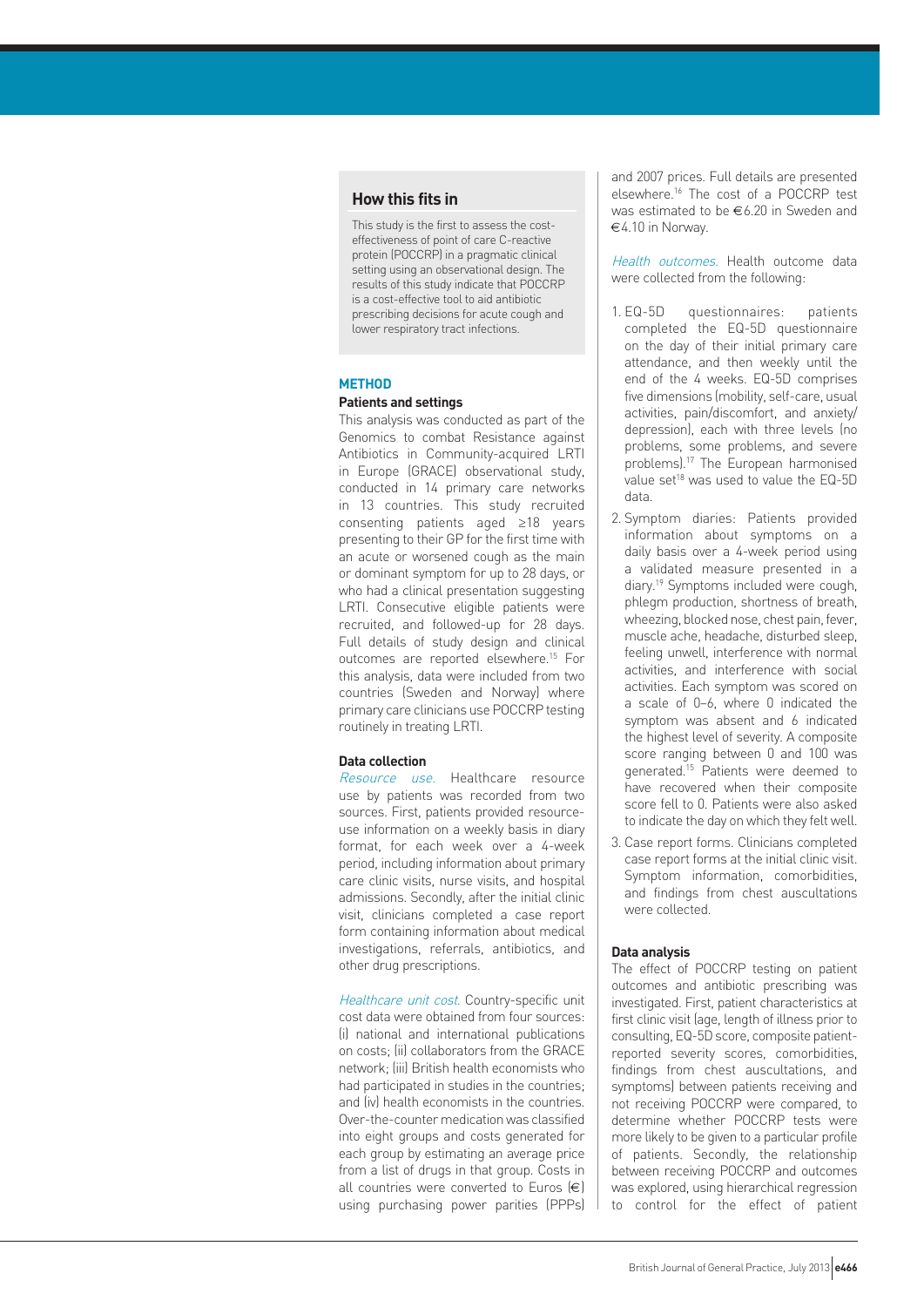| Table 1. Number of LRTI consultations where CRP tests are |  |
|-----------------------------------------------------------|--|
| administered, by country                                  |  |

|               | <b>CRP test</b><br>$n$ (%) | No CRP test<br>$n$ (%) | <b>Total</b><br>$N$ $\left[\% \right]$ |
|---------------|----------------------------|------------------------|----------------------------------------|
| Sweden        | 143[64.4]                  | 79 (35.6)              | 222 [100]                              |
| Norway        | 138 (93.2)                 | 10(6.8)                | 148 (100)                              |
| All countries | 281 [76.0]                 | 89[24.1]               | 370 [100]                              |

CRP = C-reactive protein. LRTI = lower respiratory tract infection.

characteristics at first clinic visit (with explanatory variables stratified into patient and practice levels). Outcomes considered were antibiotic prescribing, EQ-5D scores on days 7 and 14, composite severity scores on days 7 and 14, days to recovery based on having no reported symptoms and patientreported days to recovery. Using the area under the curve approach, quality-adjusted life years (QALYs) were estimated from EQ-5D scores. QALYs provide a measure of benefit that combines quality and quantity of life; they are often used in healthcare decision making.20 A net monetary benefit value<sup>17</sup> was estimated for each patient using the formula (threshold x QALY) – total cost. This was included as a dependent variable in the model. The primary explanatory variable was whether or not POCCRP testing was administered. However, baseline EQ-5D scores, baseline composite severity score, patient comorbidities, symptoms at baseline, findings from chest auscultations ,and country were also included as covariables.

Model estimates of the difference in healthcare costs and the probability of being prescribed antibiotics between patients receiving and not receiving POCCRP were compared. This was used to estimate cost-per-patient reduction in

# **Table 2. Patient characteristics at first clinic visit**

|                                     | <b>CRP</b> test<br>administered,<br>mean (SD) | <b>No CRP test</b><br>administered,<br>mean (SD) | P-value |
|-------------------------------------|-----------------------------------------------|--------------------------------------------------|---------|
| Age, years                          | 51.73 (15.14)                                 | 52.30 (14.37)                                    | 0.75    |
| Days of illness before consultation | 10.25 [8.41]                                  | 11.04 (9.35)                                     | 0.45    |
| FQ-5D at baseline                   | $0.669$ $[0.19]$                              | 0.691(0.20)                                      | 0.37    |
| Severity score at baseline          | 41.77 (16.22)                                 | 39.08 (16.82)                                    | 0.19    |
| Comorbidity                         | $0.32$ $(0.53)$                               | $0.15$ $(0.39)$                                  | < 0.01  |
| Chest findings                      |                                               |                                                  |         |
| Diminished breath sounds            | $0.09$ $(0.02)$                               | $0.07$ $(0.03)$                                  | 0.36    |
| Wheeze                              | $0.21$ $[0.02]$                               | $0.09$ $(0.03)$                                  | 0.01    |
| Crackles                            | $0.19$ $(0.02)$                               | 0.15(0.04)                                       | 0.40    |
| Rhonchi                             | 0.18(0.02)                                    | 0.12(0.04)                                       | 0.20    |

CRP = C-reactive protein. SD = standard deviation.

prescribed antibiotics and cost per QALY gained. Incremental net benefits were also obtained. A cost-effectiveness acceptability curve (CEAC) showing the probability that POCCRP is cost-effective across a range of values that a decision maker is willing to pay for an additional QALY was constructed following the method of Hoch and colleagues.21–22 All analysis was carried out in Stata (version 12) and Microsoft® Excel®.

In Norway and Sweden, there is no explicit threshold at which an intervention is considered cost-effective. Thus, a threshold value of €30 000 per QALY gained was assumed.

### **RESULTS**

## **Patient characteristics**

The study population included 370 patients of whom 32% were male and 68% female. Patients ranged in age from 18 to 86 years. All patients consulted with cough, 314 (84.9%) with phlegm and 321 (86.8%) felt generally unwell. There was a higher rate of CRP testing by clinicians in Norway (Table 1). Diaries were completed by all 370 patients that were included in this study.

#### **Association between patient characteristics at first visit and CRP use**

Patients receiving POCCRP tests presented to their GP with more comorbidities than those not administered the test  $[P<0.01]$ . There was no significant difference in EQ-5D scores, and severity scores between the two groups at the initial clinic visit (Table 2).

#### **Resource use**

Having POCCRP was significantly associated with undergoing more medical investigations and fewer hospital admissions (P<0.01). After controlling for patient characteristics, the POCCRP group was still associated with having more medical investigations and fewer hospital admissions  $(P = 0.03)$ . All other resource use items were not significantly associated with POCCRP at the 5% significance level (Table 3).

#### **Costs**

Patients receiving POCCRP tests had greater mean healthcare costs compared to patients who did not, but this difference was not statistically significant either before adjustment or after using hierarchical regression to account for patient characteristics at first visit (Table 3).

#### **Patient outcomes**

Patients receiving POCCRP did not have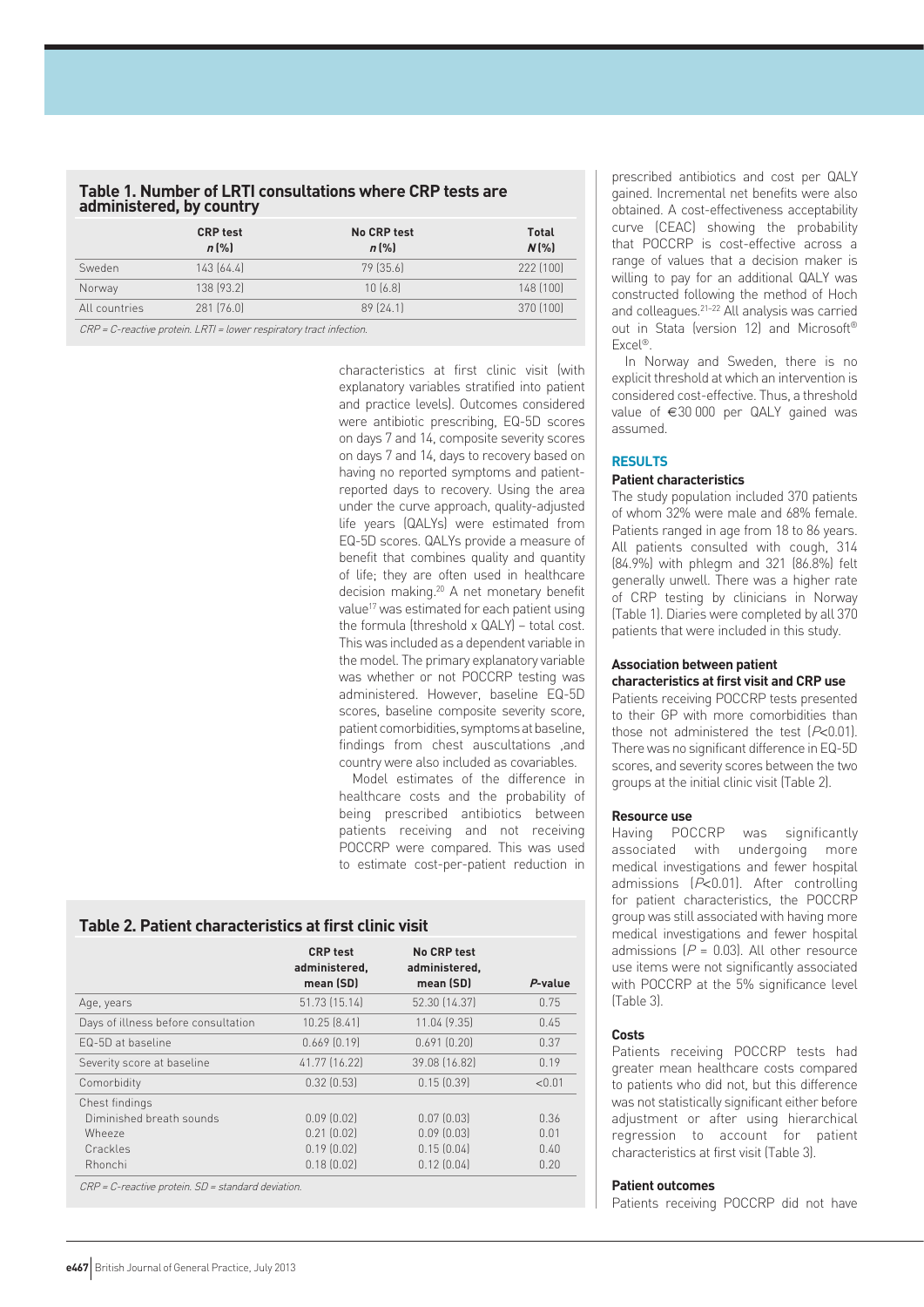|                                     | <b>Without adjustment</b><br>for cofactors |                     |         | With adjustment<br>for cofactors |                     |         |
|-------------------------------------|--------------------------------------------|---------------------|---------|----------------------------------|---------------------|---------|
|                                     | <b>Coefficient</b>                         | 95% CI              | P-value | <b>Coefficient</b>               | 95% CI              | P-value |
| Antibiotic prescribing <sup>a</sup> | $-0.01$                                    | $-0.13$ to $0.11$   | 0.87    | $-0.10$                          | $-0.20$ to $0.01$   | 0.08    |
| Costs, $\epsilon$                   | 11.26                                      | $-1.87$ to 24.41    | 0.09    | 11.27                            | $-1.86$ to 24.41    | 0.09    |
| Severity day 7 <sup>a</sup>         | $-0.38$                                    | $-4.15$ to 3.39     | 0.84    | $-0.20$                          | $-3.77$ to 3.37     | 0.91    |
| Severity day 14 <sup>a</sup>        | 0.97                                       | $-2.44$ to 4.38     | 0.58    | 1.34                             | $-2.23$ to 4.91     | 0.46    |
| EQ-5D week 1                        | 0.02                                       | $-0.03$ to $0.07$   | 0.48    | 0.02                             | $-0.28$ to $0.07$   | 0.43    |
| EQ-5D week 2                        | 0.04                                       | $-0.01$ to $0.08$   | 0.09    | 0.03                             | $-0.02$ to $0.07$   | 0.24    |
| Days to recovery <sup>a</sup>       | 0.07                                       | $-2.04$ to 2.18     | 0.95    | 0.50                             | $-1.62$ to 2.62     | 0.65    |
| QALY gain                           | 0.002                                      | $-0.001$ to $0.004$ | 0.26    | 0.0012                           | $-0.001$ to $0.004$ | 0.35    |
| Day patient felt well <sup>a</sup>  | $-0.42$                                    | $-2.57$ to $1.72$   | 0.70    | $-0.95$                          | $-3.21$ to 1.31     | 0.41    |
| GP visits                           | 0.10                                       | $-0.06$ to $0.26$   | 0.22    | 0.13                             | $-0.05$ to $0.30$   | 0.15    |
| Hospital admissions                 | $-0.02$                                    | $-0.04$ to $-0.01$  | 0.01    | $-0.02$                          | $-0.04$ to $-0.002$ | 0.03    |
| Medical investigations              | 1.27                                       | 1.10 to 1.45        | < 0.01  | 1.28                             | 1.10 to 1.47        | < 0.01  |
| Nurse visits                        | 0.01                                       | $-0.05$ to $0.07$   | 0.79    | 0.02                             | $-0.05$ to $0.09$   | 0.63    |
| Specialist visits                   | 0.01                                       | $-0.01$ to $0.02$   | 0.42    | 0.01                             | $-0.01$ to $0.03$   | 0.42    |
| Out of hours GP                     | $-0.02$                                    | $-0.05$ to $0.02$   | 0.37    | $-0.03$                          | $-0.07$ to $0.01$   | 0.12    |

# **Table 3. Relationship between administration of CRP test patient outcomes and resource use**

<sup>a</sup>A negative coefficient indicates a positive result. CRP = C-reactive protein. QALY = quality-adjusted life years.

significantly different measures of recovery or outcomes compared to patients not receiving this test (Table 3).

## **Antibiotic prescribing**

Antibiotic prescribing was lower in the POCCRP group but this relationship was not statistically significant at the 5% level either before adjustment or after patient characteristics at first clinic visit were taken into account  $(P = 0.08;$  Table 3).

#### **Cost-effectiveness**

Once patient characteristics at first clinic visit are accounted for, the regression model predicts that use of POCCRP increases healthcare costs by €11.27  $[P = 0.09]$  and reduces the probability of antibiotic prescribing by 10%  $(P = 0.08)$  per patient. This suggests that an additional cost per patient prescription avoided as a result of POCCRP is €112.70. POCCRP is also associated with a cost per QALY



**Figure 1. Incremental net benefits (INB) of CRP versus no CRP (95% CI).**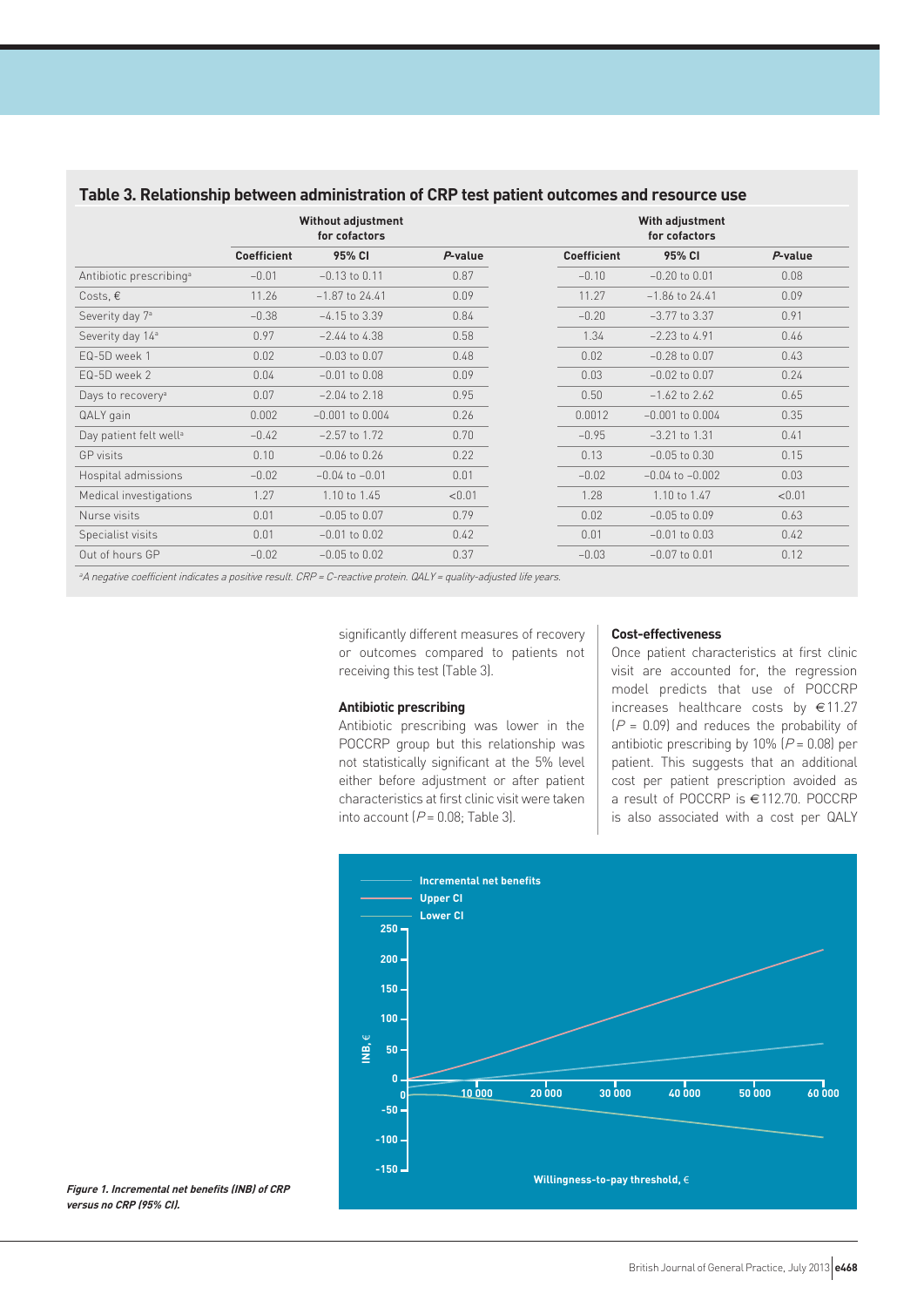

**Figure 2. Cost-effectiveness acceptability curve. CRP = C-reactive protein.**

gain of €9391. At €30 000 per QALY, the incremental net monetary benefit was €25.20. Figure 1 shows the incremental net monetary benefit at different willingnessto-pay thresholds. At a willingness-topay threshold of €30 000 per QALY, the probability of POCCRP being cost-effective is approximately 70% (Figure 2).

## **DISCUSSION**

#### **Summary**

In this observational study, perhaps unsurprisingly, POCCRP tests were more likely to be administered to patients with more comorbidities. This reflects use of POCCRP in a pragmatic clinical, as opposed to an experimental setting. The study also suggests that patients with acute cough and LRTI administered POCCRP tests in primary care have higher healthcare costs, worse outcomes, and a lower probability of being prescribed antibiotics. These results were not statistically significant and, therefore, the intuition might be to conclude that POCCRP does not provide value for money. However, within the current paradigm an analyst faced with a study not powered for equivalence is advised to conduct a costeffectiveness analysis in all cases because of the need to focus jointly on estimating costs and effects.<sup>23</sup> The results indicates that POCCRP testing was associated with a reduction in antibiotic prescribing at the cost of €112.70 per patient prescription avoided and a cost per QALY gain of €9391.

## **Strengths and limitations**

The observational nature of this study is both a limitation and strength. As patients were selected by their primary care clinicians to receive POCCRP tests (or not), rather than being randomly allocated to receive a test, patients with more severe illness were more likely to be tested. Therefore, multivariable regression was used to

account for differences in outcomes due to cofactors. There is a possibility that not all cofactors are controlled for, and that there may still be a difference between the patient characteristics in the two groups as a result of this residual confounding. To minimise this possibility all relevant cofactors (26 variables) were included. In keeping with the study's pragmatic aim of assessing usual care, clinicians were not directed how they should interpret POCCRP results; instead they were interpreted according to their usual practice. An article<sup>7</sup> also using data from the GRACE observational study found for Sweden and Norway a CRP value <20 mg/L in 65% of those tested, with antibiotics being prescribed to 19% these. Among the 13% with a CRP value ≥50 mg/L, 88% were prescribed antibiotics, indicating that CRP level did influence prescribing

However, the strength of an observational study such as this is that it takes place under conditions that more closely approximate usual care; the findings are therefore likely to have greater applicability to primary care in 'the real world' than findings of experimental studies where use of POCCRP is carefully prescribed and delivered according to patient randomisation. This wider applicability is of particular importance when considering cost-effectiveness, where experimental studies sometimes bear little resemblance to provision in the actual health economy. A further strength is that the study shows what types of patients actually receive a POCCRP test in clinical practice, which is not revealed in randomised studies<sup>24</sup> and which is relevant to resource allocation decisions. However, the study was limited to 4 weeks of follow-up. While not a problem for the analysis, any long-term issues such as change in practice over time associated with the use of POCCRP would not be detected.

## **Comparison with existing literature**

Two studies have evaluated the costeffectiveness of POCCRP in a trial setting.<sup>9,25</sup> In both cases, POCCRP was cost-effective. The finding that POCCRP testing reduces the rate of antibiotic prescribing for LRTI in primary care is consistent with conclusions in a randomised study carried out in the Netherlands,<sup>6</sup> which also concluded that POCCRP does not have any significant effect on outcomes, again consistent with the results found here.

#### **Implications for research and practice**

The results from this study provide useful information to decision makers. In the short term, they suggest that POCCRP has no adverse influence on the health of patients,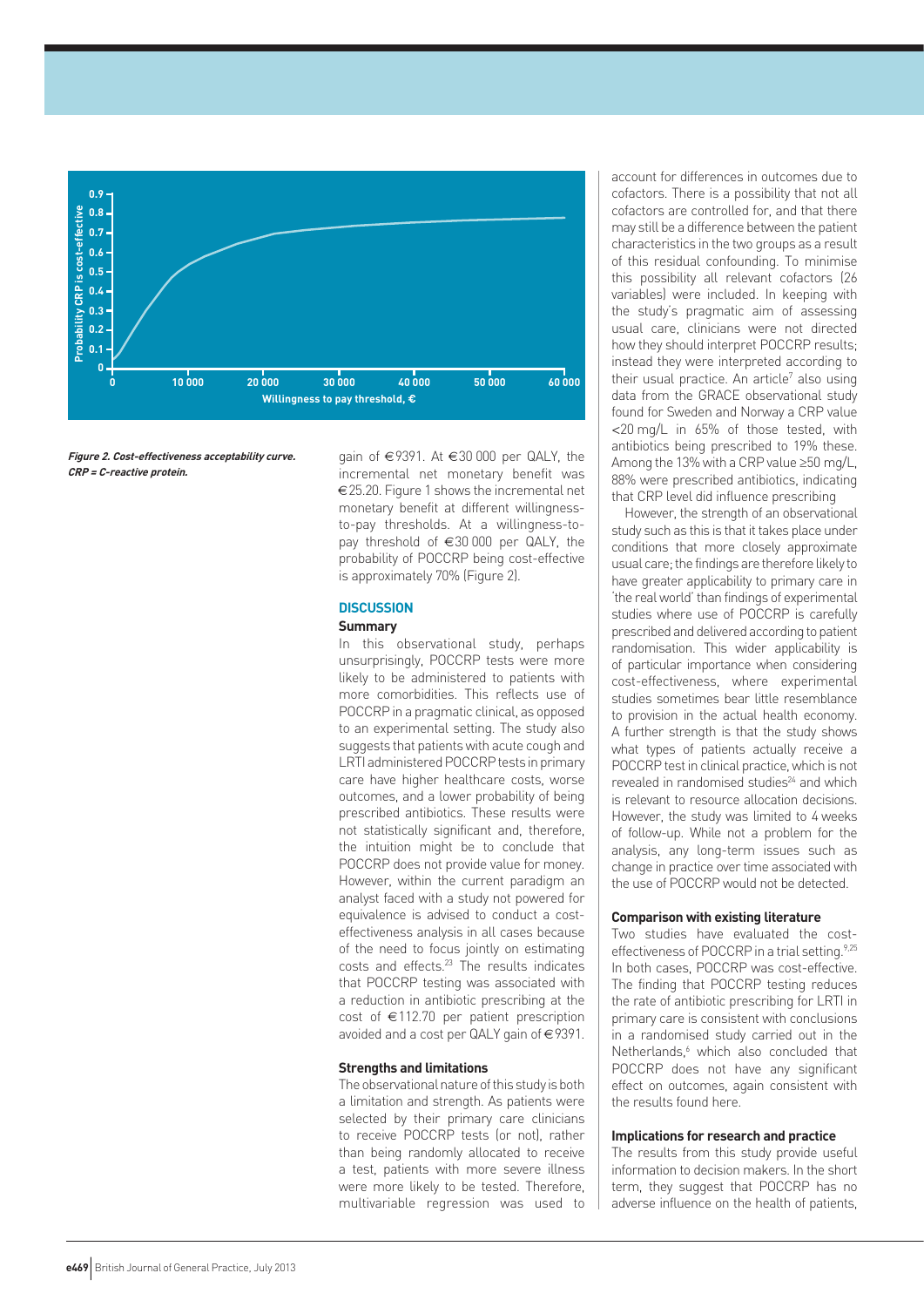and may be associated with a reduction in the probability of prescribing, which would ultimately lead to societal health benefits in the long-run through helping to contain antibiotic resistance. The incremental cost of POCCRP testing per unit reduction in antibiotic prescribing is €112.70, and the incremental cost per QALY gained is €9391. However, there is no commonly accepted threshold at which achieving a particular quantum of antibiotic prescribing would be considered cost-effective. To determine whether POCCRP is a good use of healthcare resources, the societal benefit of reduced antibiotic use needs to be considered.26 Such benefit stems from its potential to contain antimicrobial resistance.27–30 Antibiotic resistance is generally low in Nordic countries in comparison to other parts of Europe.<sup>31</sup> Prescribing in the Nordic countries is also lower than in most other

parts of Europe. This could be partly as a result of high use of POCCRP tests in the Nordic countries. Other European countries could also see benefits from implementing POCCRP testing in primary care. However, to estimate the long-term effect of reduced antibiotic use on antibiotic resistance and the associated societal benefit, mathematical models of bacterial infection are required. Early models have produced interesting theoretical results, $32$  but studies such as this one are needed to parameterise them so that they can be used for policy making.

Although this article provides evidence of cost-effectiveness, there are also resource implications from widespread use of the test. It is difficult to predict the total size of these costs, although the relatively small cost of the test needs to be balanced against potential longer-term costs associated with increased resistance.

#### **Funding**

This study was funded as part of the GRACE (Genomics to combat resistance against antibiotics in community-acquired LRTI in Europe), a European Commission funded project within the Sixth Framework Programme, reference number LSHM-CT-2005-518226.

#### **Ethical approval**

This study was approved by the ethics review committees in all participating countries and written consent was obtained from all participants before their inclusion into the study.

## **Provenance**

Freely submitted; externally peer reviewed.

#### **Competing interests**

The authors have declared no competing interests.

#### **Acknowledgements**

We thank the GRACE Clinical Platform, Mark Kelly and Samuel Coenen for their input into this study.

## **Discuss this article**

Contribute and read comments about this article on the Discussion Forum: **http://www.rcgp.org.uk/bjgp-discuss**